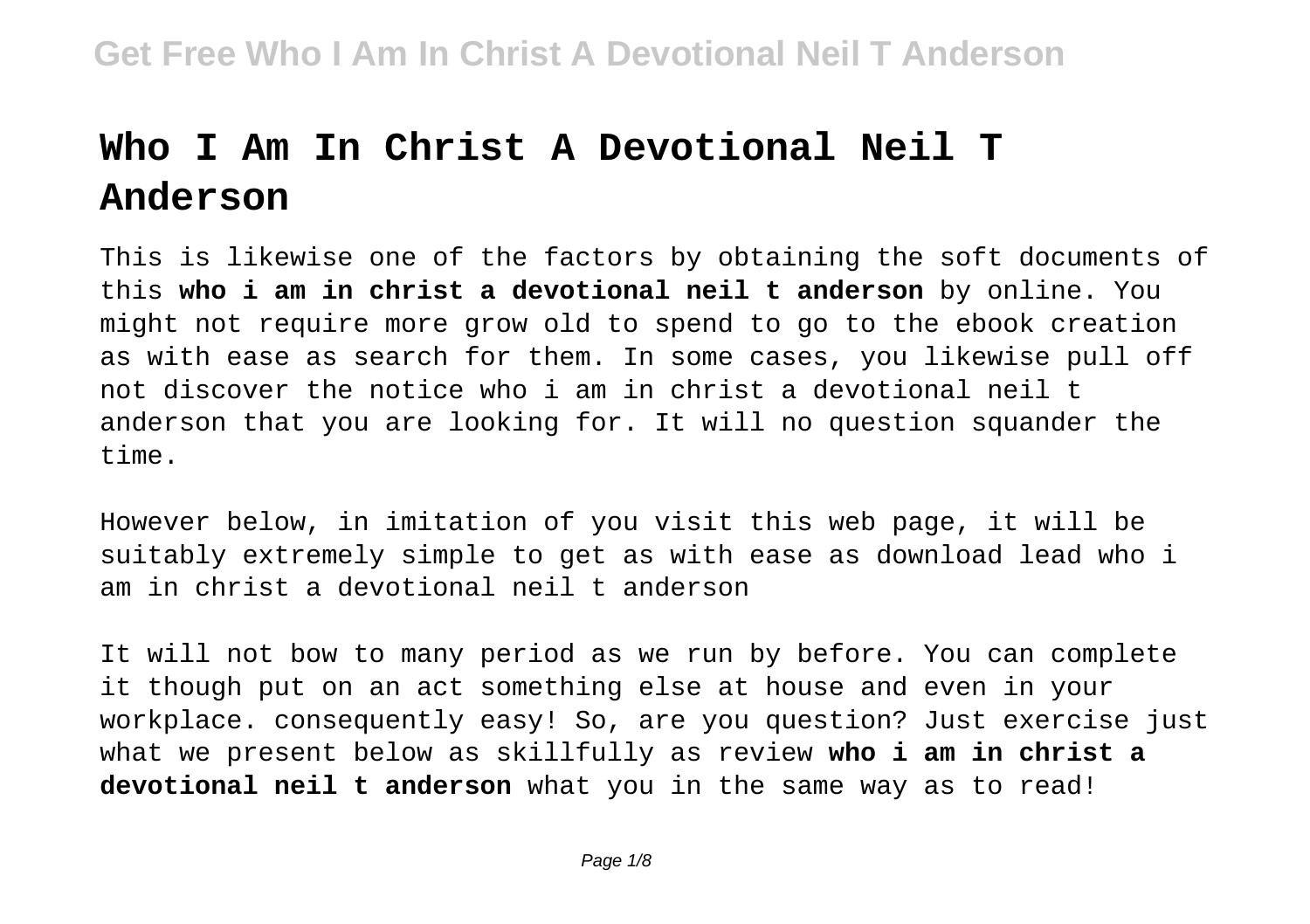Who I am in Christ positive affirmations (Encouraging Bible verses for sleep with music) **Learning My True Identity In Christ with Rick Warren** Going Beyond Ministries with Priscilla Shirer- Identity in Christ IDENTITY IN CHRIST | Scripture Meditation Who I am in Christ | Affirmations for My Identity in Christ **Who I Am In Christ, Positive Affirmations (I Am Loved by Stephanie McKenna) WHO I AM IN CHRIST Stephen LeBlanc**

I AM Affirmations From The Bible | Renew Your Mind | Identity In Christ (12 HR LOOP) Be Who You Are // Living Out Identity in Christ I AM Affirmations From The Bible | Renew Your Mind | Identity In Christ The deception of I AM CHRIST in the book of Mark! Must watch! Identity In Christ | I AM Affirmations From The Bible | Who You Are In Christ <del>Identity in Christ Sermon || Who I Am In Christ</del> Finding My Identity in Christ | Priscilla Shirer \"Who You're In Christ: Spirit, Soul \u0026 Body\" Andrew Wommack Summer Family Bible Conference 7/6/18

Who Does God Say I Am? 10 Scriptures To Live By<del>No. 1 | WMSCOG, World</del> Mission Society Church of God, Christ Ahnsahnghong, God the Mother

Bible Verses On Our Identity In Christ | Scriptures For Who I Am In Christ (Audio Bible)

Who I am in Christ - Scriptural Confessions

The Benefits of Abiding in Christ, Part 1 (John 15:4-11)Who I Am In Page 2/8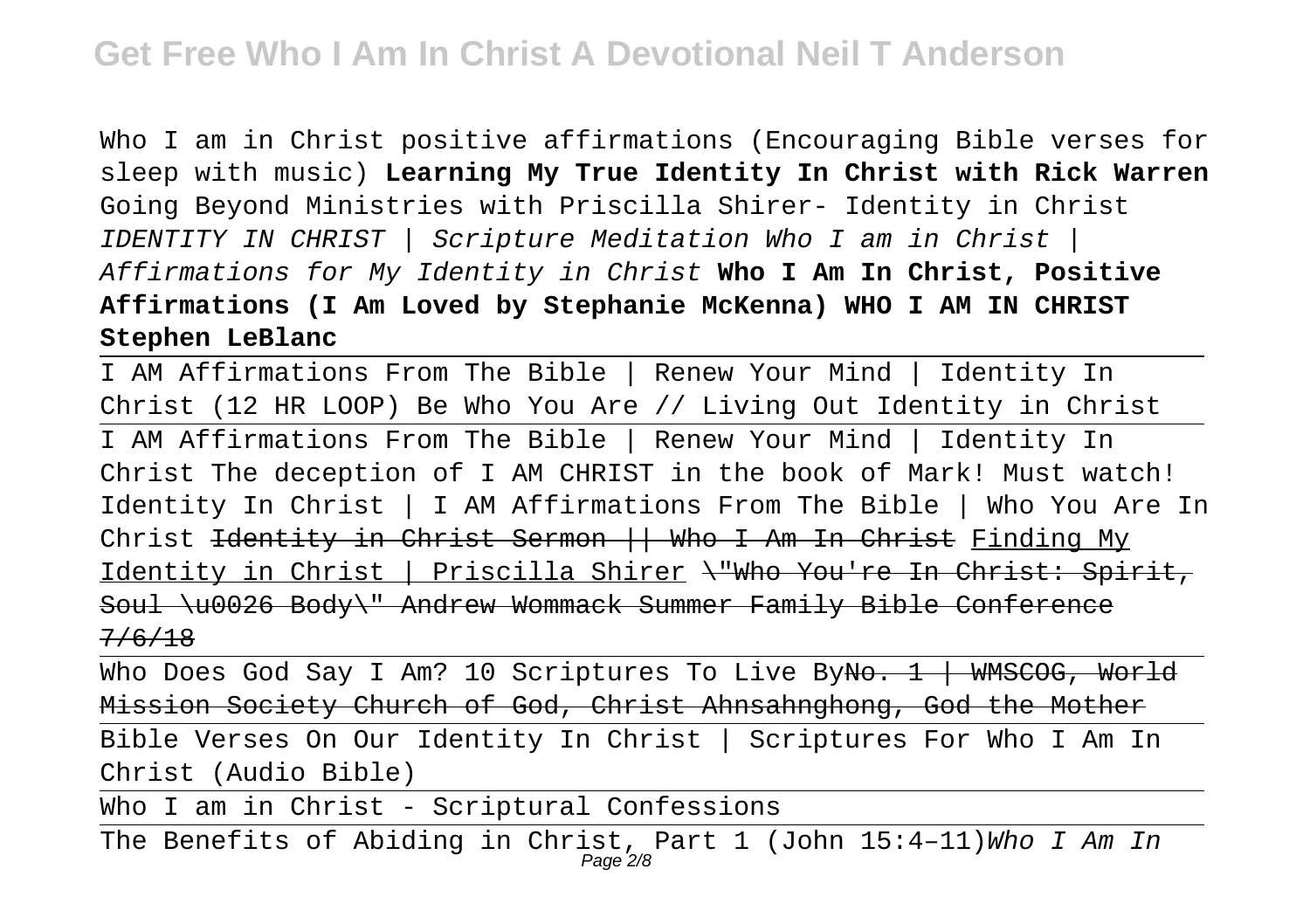### Christ

I am born again—spiritually transformed, renewed and set apart for God's purpose—through the living and everlasting word of God (1 Peter 1:23). I am God's workmanship, created in Christ to do good works that He has prepared for me to do (Ephesians 2:10). I am a new creation in Christ (2 Corinthians 5:17).

Knowing Who I Am in Christ | Everyday Answers - Joyce ... "Who I am in Christ is amazing. Who Christ is in me is the real story. It is beyond amazing." "Our try identity is found when we stop being "who we are" and start being who we were created to be." "I am a daughter of the King, who is not moved by the world. For my God is with me and goes before me. I do not fear because I am His."

50 Important Bible Verses About Who I Am In Christ (Powerful) And knowing who I am in Christ gives me the strength and wisdom I need to face every bully. I gently (or more firmly if needed!) remind myself "I am who God says I am." And knowing who you are in Christ–really knowing–and finding your identity in him? That changes everything. Who I Am in Christ: 10 Life-Changing Truths All Christians Must Know . 1.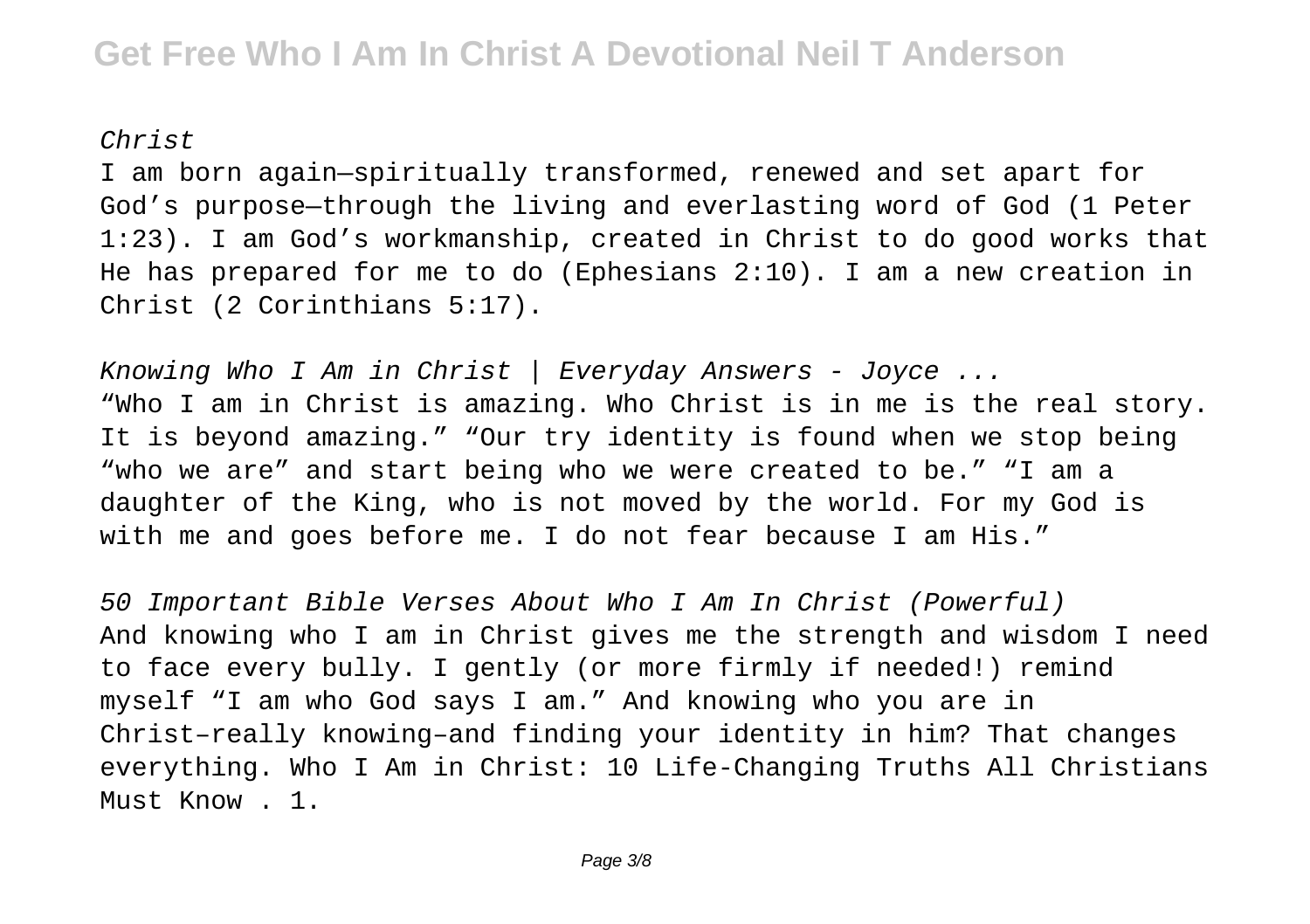Who I Am in Christ: 10 Life-Changing Bible Verses ... Who I Am In Christ. In Christ, I am accepted ... John  $1:12 - I$  am God's child. John 15:15 — As a disciple, I am a friend of Jesus Christ. Romans  $5:1 - I$  have been justified. 1 Corinthians  $6:17 - I$  am united with the Lord, and I am one with Him in spirit. 1 Corinthians 6:19-20 — I have been bought with a price, and I belong to God.

Who Am I? | Cru Who I Am In Christ Biblical Truths to "Practice Believing" I AM GOD'S... • possession Genesis 17:8/ 1Cor 6:20 • child John 1:12 • workmanship Ephesians 2:10 • friend James 2:23 • temple 1 Cor 3:16/ 6:16 • vessel 2 Timothy 2:2 • co-laborer 1 Timothy 5:18 • witness Acts 1:8 • soldier 2 Timothy 2:3 • ambassador 2 Cor 5:20

Who Am I In Christ - Prayer Today

When we are in Christ, we are "partakers of the divine nature" (2 Peter 1:4 KJV). God Himself, in the person of His Holy Spirit, takes up residence in our hearts. We are in Christ and He is in us. In Christ, we are regenerated, renewed, and born again, and this new creation is spiritually minded, whereas the old nature is carnally minded.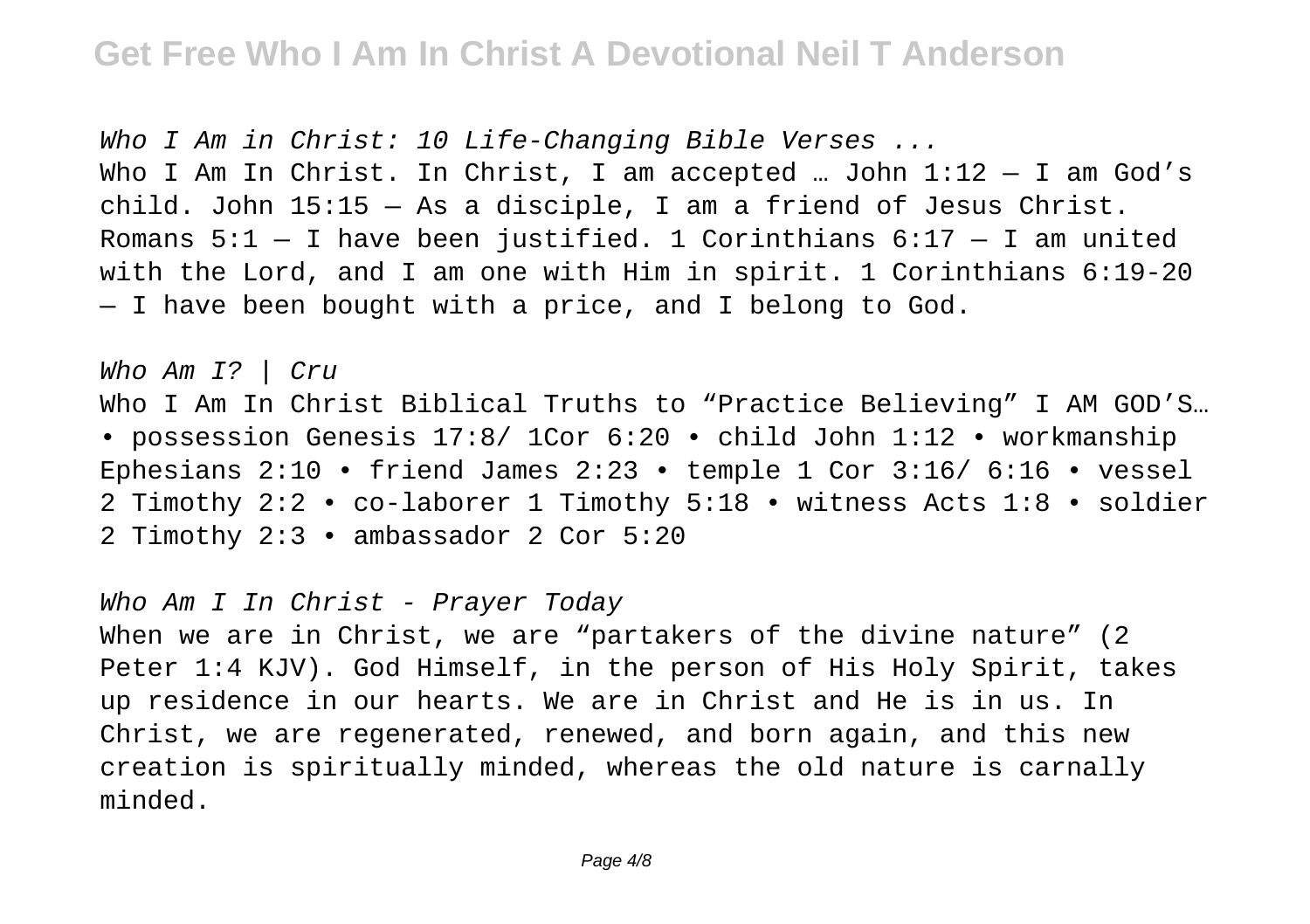## **Get Free Who I Am In Christ A Devotional Neil T Anderson**

Who am I in Christ? | GotOuestions.org

Power Up your Day with these 10 'Who I Am in Christ' Statements 1. I am a conqueror. For those days when you feel like you just can't win, take this truth to heart. God says that you are more than a conqueror! No, in all these things we are more than conquerors through him who loved us. Romans 8:37 ESV. 2. I am righteous. In spite of our sin, those of us who are in Christ are made new in Him.

Who I am in Christ Statements to Start your Day ... Knowing Who I Am in Christ Scriptures – 48 Declarations. I am complete in Him Who is the Head of all principality and power (Colossians 2:10). I am alive with Christ (Ephesians 2:5). I am free from the law of sin and death (Romans 8:2). I am far from oppression, and fear does not come near me (Isaiah 54:14).

48 Knowing Who I Am in Christ Scriptures - Say It As It Is I am a new creature in Christ (2 Corinthians 5:17). I am a spirit being alive to God (Romans 6:11;1 Thessalonians 5:23). I am a believer, and the light of the Gospel shines in my mind (2 Corinthians 4:4). I am a doer of the Word and blessed in my actions (James 1:22,25). I am a joint-heir with Christ (Romans 8:17). I am more than a conqueror ...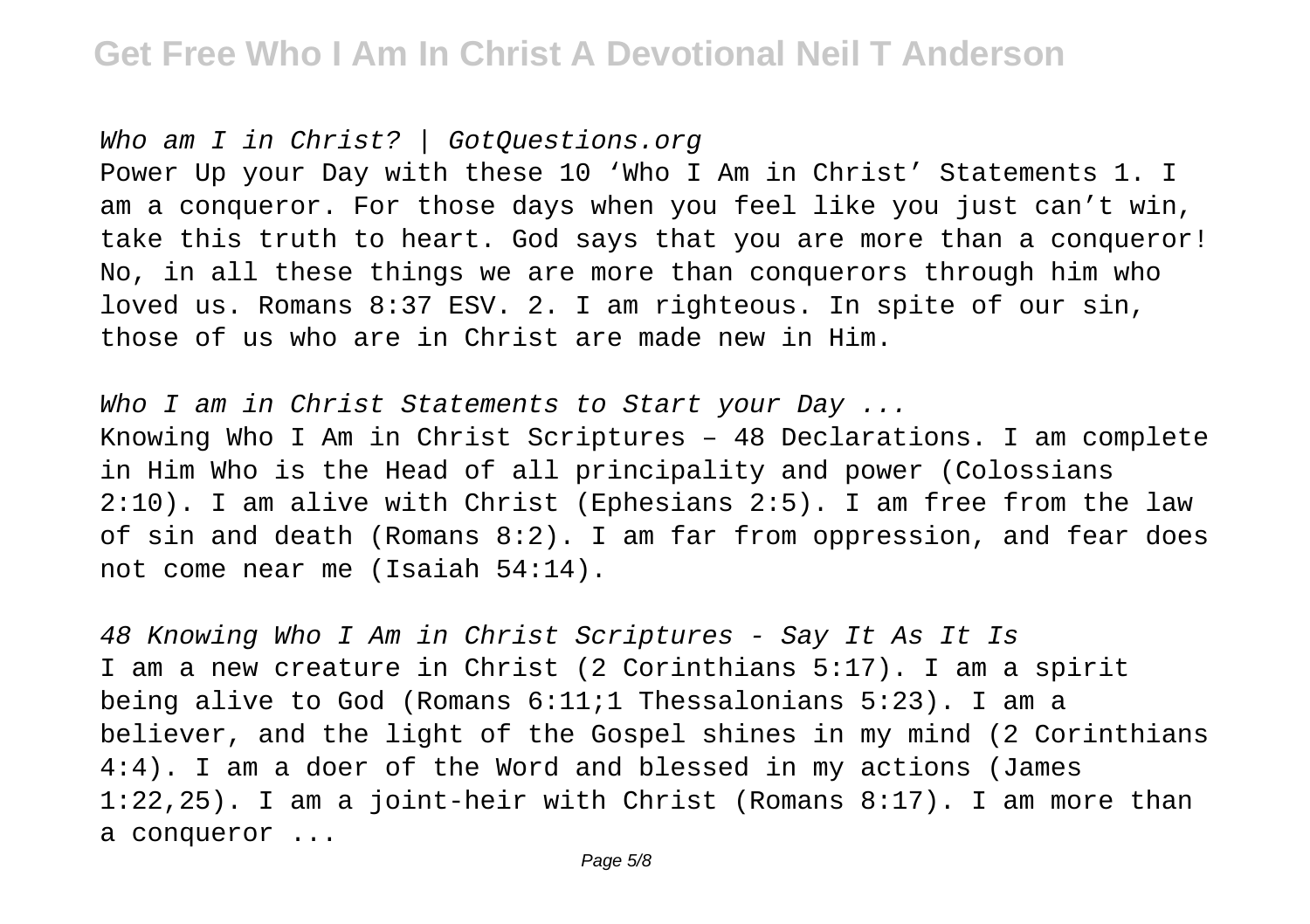Who I Am In Christ  $-$  I Am Freedom Girl WHO I AM IN CHRIST ORIGINALLY COMPILED BY NEIL ANDERSON I AM ACCEPTED... John 1:12 I am God's child. John 15:15 As a disciple, I am a friend of Jesus Christ. Romans 5:1 I have been justified (declared righteous). 1 Corinthians 6:17 I am united with the Lord, and I am one with Him in spirit.

#### ORIGINALLY COMPILED BY NEIL ANDERSON

who I am in Christ? You need to know who you are in Christ so that you can live your life as God intended and fulfil your destiny. The more you agree with God about your identity in Christ, the more your behaviour will begin to reflect your GOD GIVEN identity. I encourage you to learn to see yourself as God sees you

Who I am In Christ - knowing who you are in Christ is crucial I am a personal witness of Christ's "But you shall receive power when the Holy Spirit has come upon you; and you shall be witnesses to Me in Jerusalem, and in all Judea and Samaria, and to the end of the earth."

Who I Am in Christ | Journey Church Online Who I Am In Christ by Neil T. Anderson read online for Kindle Page 6/8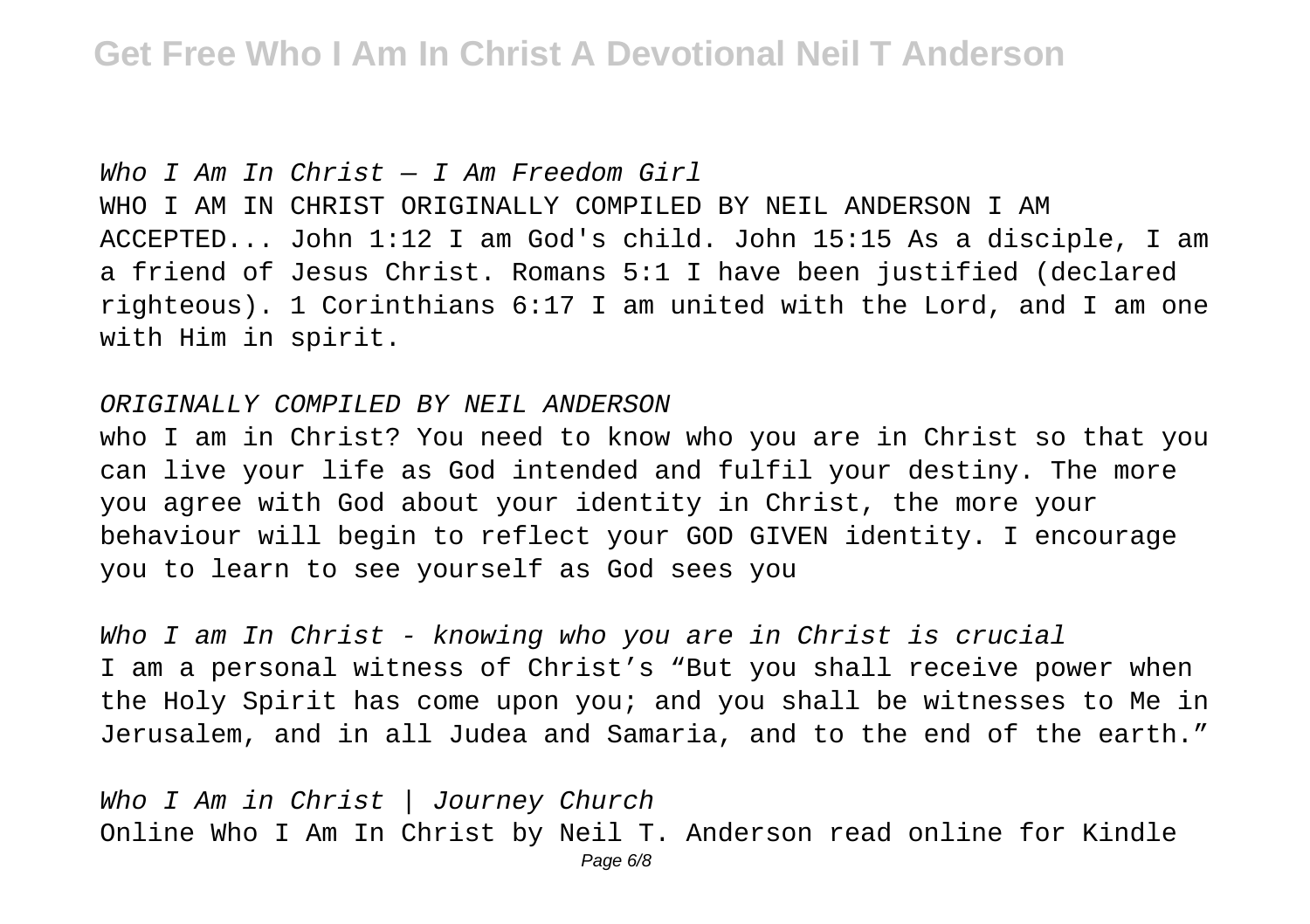## **Get Free Who I Am In Christ A Devotional Neil T Anderson**

on Amazon. FB2 ebook Who I Am In Christ Neil T. Anderson on PocketBook on Audible. MOBI Who I Am In Christ download. PDF book Who I Am In Christ Neil T. Anderson for iPhone on Books-a-Million. TXT book Who I Am In Christ buy cheap.

#### (MOBI) Who I Am In Christ | 9780830728909

If you are a new Christian and want to know who you are in Christ, use this list. Confess God's word over yourself daily. God has given you power to speak and establish a thing. It is up to you to open your mouth and speak who you are in Christ. List of who I am in Christ: I am a child of God (John 1:12). I am anointed by God (1 John 2:27).

Knowing Who I Am in Christ and What God Says About Me I am fearfully and wonderfully made I am fearfully and wonderfully made By God Almighty, the Great I Am. Old things all past away at once, And I am a new creation in Christ. Psalm 139:14 | 2 Corinthians 5:17

Who Am I In Christ? 52 Answers with Scriptures Share your videos with friends, family, and the world

Who I am in Christ - YouTube